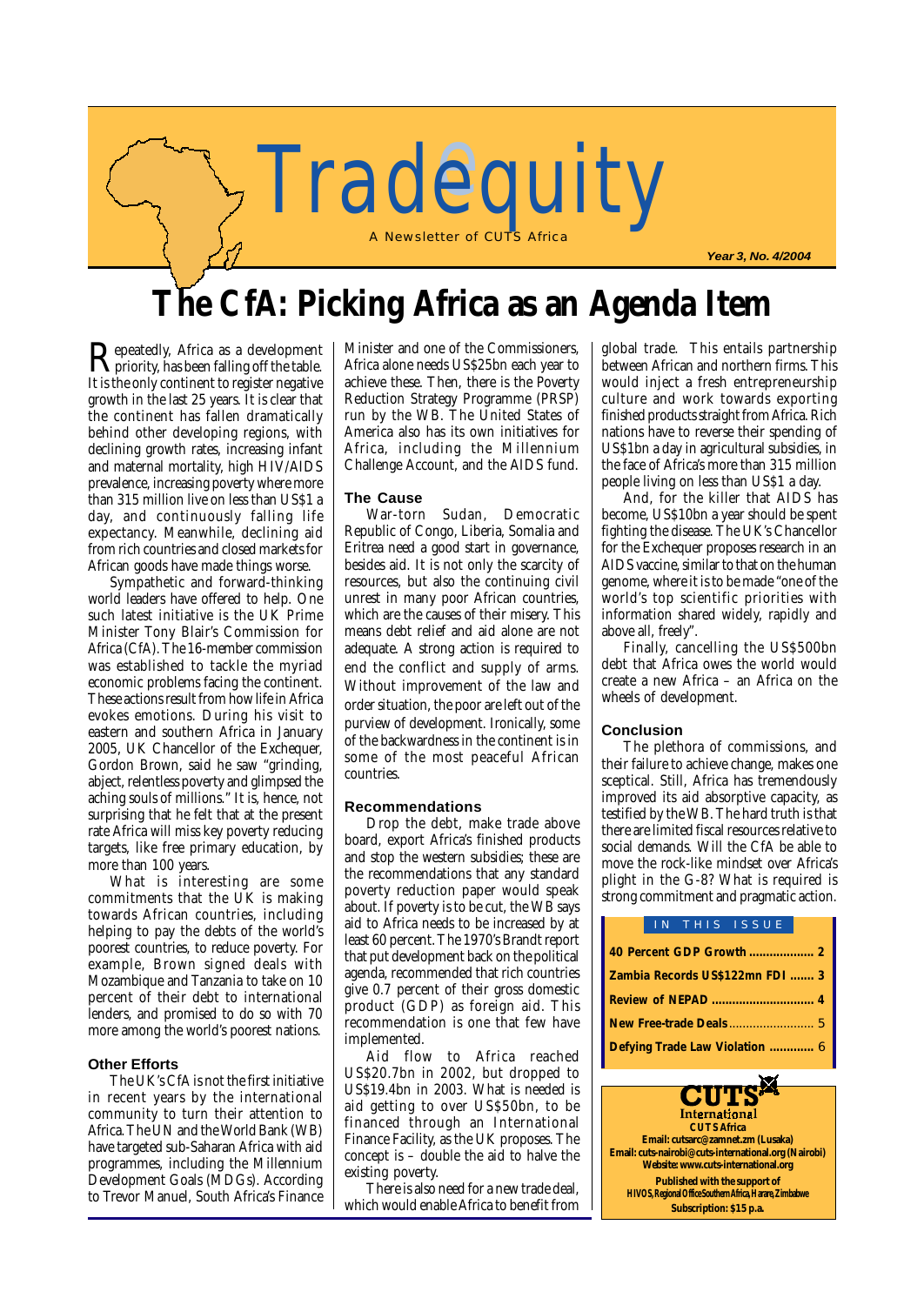#### **Economics and Development**

#### **IMF Closes Harare Office**

The International Monetary Fund (IMF) has finally decided to close its Resident Representative's office in Harare due to Zimbabwe's failure to "strengthen its co-operation with the Fund." Zimbabwean authorities have had tense relations with the IMF and insisted on running their own economic policies over recent years. Failure to follow up IMF policies and long overdue debts to the Fund have already forced the IMF to exclude Zimbabwe from its decisionmaking boards.

The Harare office has slowly been dismantled during the last few years. All future relations with Zimbabwe will now be conducted via contacts with headquarters' staff and regular executive board discussions. The IMF has maintained its Harare office with local staff since October 2003, expecting the Zimbabwean authorities 'to get their act together' when its previous Resident Representative left Harare.

 *(AN, 01.10.04)*

Business Standard

#### **Seychelles' Bank Independent**

The Parliament of Seychelles has unanimously given the green light for the country's Central Bank to operate as an independent institution. The decision was made following an advice by the IMF, which, in July 2002, had detected a weakness in the Bank's supervision system and handling of the Government's financial sector.

Seychelles' Minister for Economic Planning, Jacquelin Dugasse, presented the bill to the parliament to assure autonomy to the Central Bank. Dugasse said that it was necessary to introduce new, modern regulations to enable the Central Bank to comply with international standards and adopt good practices. The bill, he said, had been formulated following a series of consultations the Government had with the IMF.

The enactment of the bill, according to Dugasse, would allow the Central Bank to "operate without Government interference to realise its corporate objectives, ensure accountability and transparency in the supervision of the monetary system and ensure price stability by introducing measures to control<br>inflation."  $(AN. 20.12.04)$ inflation." *(AN, 20.12.04)*

# **40 Percent GDP Growth**

The projected growth in real GDP in Chad for 2004 was set at 39.5 percent. Chadian per capita income is expected to double through 2005, as the full impact of oil exports through the new Chad-Cameroon pipeline, which was completed in 2003, and vast new oil fields simultaneously being discovered all over the country, is noted.

According to an analysis published by the US Government agency, the Energy Information Administration (EIA), oil exports from Chad have already started making an economic impact in 2003; Chad's GDP grew 9.7 percent, while 2004 growth was forecast at 39.5 percent. Chad has widely been expected to receive US\$3.5bn in revenues during the first ten years of oil exports through the new Chad-Cameroon pipeline, increasing annual government revenues by more than 50 percent. To

obtain WB guarantees for the oil pipeline, which has made oil exports possible, Chad had to agree to a transparent oil sector, earmarking 80 percent of government's oil revenues to fight poverty. But this will only be possible if the fragile social and ethnic peace is maintained. *(AN, 22.12.04)*

# **2.8mn People Left Hungry**

The United Nations World Food Programme (UNWFP) announced that it had been cutting rations to more than 2.8 million people over the past six months, as it lacked the funding to purchase additional food supplies. This had resulted from a decline in contributions from donors, who were also grappling with other humanitarian crises. The UNWFP launched a US\$404mn appeal in October 2004 to feed people in

Lesotho, Malawi, Mozambique and Swaziland. These southern African countries are amongst the states affected most acutely by food shortages that have swept the region during the past two years.

Anyhow, only 2.5 percent (about US\$10mn) of the amount called for has been received. As a result, aid recipients in southern Africa are surviving on half their normal rations, sometimes even less. Richard Lee, a UNWFP spokesman in South Africa, said the



situation in Lesotho, Swaziland and southern Malawi offered particular cause for concern, because they experienced bad harvests, largely due to drought. Further, for most countries, problems including corruption, HIV/AIDS, wars, poor policies and famine combined to make mitigation efforts of little impact*. (IPS, 23.12.04)*

#### **Mozambique: Donor Harmonisation**

Roughly one-third of the development assistance Mozambique receives is general budget support or aid for sector programmes. The 15 most important donors have made a commitment to co-operate more closely in the future, to build Mozambican capacities and to take the local budget cycle into account. The donors and the Republic of Mozambique signed a Memorandum of Understanding where the donors made a commitment to harmonise their support and to align to Mozambican procedures.

However, policy advisers Richard Gerster and Alan Harding, in a report prepared on behalf of donors, point out that to achieve this goal, much must yet happen. They are of the opinion that the division of responsibilities between the donors must improve and that the donors should work towards reducing the number of bilateral barriers preventing full harmonisation.

Harmonisation and alignment should not only increase aid effectiveness, but also strengthen ownership. Exactly whose ownership remains a moot question.

*(D+C, 11/2004)*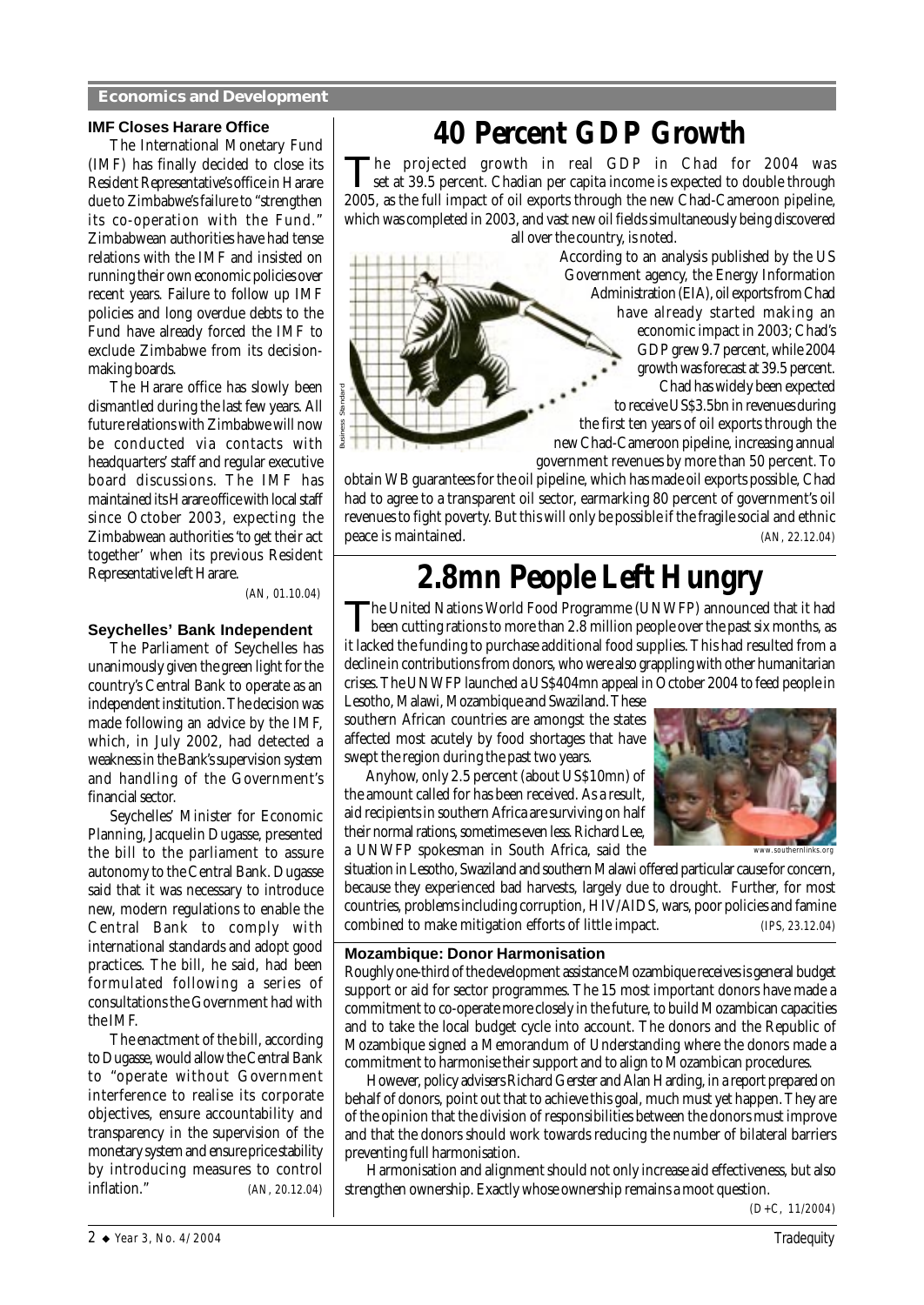#### **Economics and Development**

#### **Call for Debt Write-off**

Mukalia Ojelade, representative of the African Development Bank in Uganda, warned that Africa would not meet the MDGs unless assistance was increased. This was also the conclusion of a report by the United Nations Conference on Trade and Development (UNCTAD), published on September 30, which found that the efforts to reduce Highly Indebted Poor Countries' (HIPC) debt burdens had fallen behind.

It urged the donors to reconsider the possibility of debt cancellation, as it felt that this would increase the HIPC's chances for development. For now, the finance ministers of G-8 countries could not agree on the issue of complete debt write-off for the poor countries in Africa*. (AA, 04.10.04)*

**Africa Still Lags Behind** A report, prepared for the fourth United Nations Economic Commission for Africa (UNECA), said that although there have been many improvements, the standard of governance in Africa was still not high. Furthermore, many countries, where formerly nobody trusted their Government, received better ratings than before.

The UNECA report, which was based on a survey conducted in 28 African countries, addressed issues such as trust in government, respect for human rights, economic management and corruption. On the positive side, the report concluded that the constitutional Government was getting stronger and more democratic, and that multi-party elections were the only acceptable means of transferring power.

Likewise, there were also a number of issues that needed much improvement. These ranged from tax evasion, economic management to corruption and respect for human rights. Chad, Ethiopia, Kenya, Zimbabwe and Malawi ranked last for the way they dealt with corruption, human rights, political representation and economic management. Cameroon, Angola, Kenya and Nigeria were judged the most corrupt. *(AA, 12.10.04 & BBCN, 13.10.04)*

#### **Investment Bank Set up**

The European Investment Bank (EIB) signed an agreement with the Kenyan Government to have its regional headquarters based in Nairobi. EIB, managed from Luxembourg, is an agency of the European Union (EU) and has been operating in Africa for 40 years, supporting the private sector for improvement of utilities – energy, water and communications – through reform of state firms and privatised enterprises.

The Kenyan Foreign Minister, Chirau Ali Makwere, signed the agreement with the EIB's African, Carribean and Pacific (ACP) countries' Director of Operations, Martin Curwen.

The move will strengthen cooperation between the governments of the regions on one hand and the EIB on the other, within the context of the ACP-EU partnership. The other regional headquarters will be in the Senegalese capital, Dakar, to cover west Africa, and Pretoria in South Africa for southern African region and the Indian Ocean.

In the last five years, the bank has provided loans and risk capital amounting to €650mn (US\$872mn) for investment in the countries that will be within the operating sphere of the Nairobi-based regional representation. *(BD, 19.12.04)*

#### **Zambia Bags Award**

Zambia scooped the 2004 United Nations Development Programme (UNDP) human development award in a competition held in the United States. Zambia National Human Development Report (ZNHDR) Chairperson, Professor Muyunda Mawanalushi, who received the award on behalf of Zambia, said there were 60 country awards and one Mahbub ul Haq award for outstanding leadership in human development.

The ZNHDR 2003, with its theme "Eradication of Extreme Poverty and Hunger in Zambia – An Agenda for Enhancing the Achievement of the MDGs" was presented at the competition. The report also emphasised the interconnectivity of the MDGs and the role each Zambian plays in battling poverty and hunger, a fight the country could not afford to lose. *(ToZ, 29.12.04)*

#### **Trade and Poverty Linkage**

 Academics, government officials and civil society groups met on October 25- 26, 2004 in Naivasha, Kenya, to debate the role of trade in poverty reduction in Africa. The meeting, convened by the CUTS Centre for International Trade, Economics and Environment (CUTS-CITEE) and the Friedrich Ebert Stiftung, provided an opportunity for sharing experiences from Zambia, Nigeria, Kenya and Vietnam and address ways to make trade work to reduce poverty.

While the potential for growth through increased trade was recognised to promote growth, participants stressed that increased exports and imports may only work towards poverty reduction and economic development, when trade-led growth is directed at pro-poor activities, particularly in agriculture.

Apart from attacking the trade distorting subsidies in the EU and the US, many participants were of the view that African countries should not rush into Economic Partnership Agreements (EPAs) in their present format, before preparing themselves for tough competition by developing local productive capacity, deepening regional integration and conducting adequate impact assessment studies at national and regional level. *(BW, 28.10.04)*

## **Zambia Records US\$122mn FDI**

Zambia received a record foreign direct investment (FDI) commitment amounting<br>to over US\$122mn and 121 investment. to over US\$122mn and 121 investment projects during 2004, Zambia Investment Centre (ZIC) Director General, Jacob Lushinga, stated.

Nevertheless, there was a decline in employment pledges, with only 10,116 promised jobs compared to 10,535 in 2003. Lushinga said the manufacturing sector received the highest investment pledges, worth US\$45.39mn, with



agriculture falling in the second position, with pledges worth US\$34.53mn. He said the agricultural sector had the highest number of pledged employment opportunities, totalling 4,914.

This was achieved against the backdrop of problems including excessive bureaucratic tendencies in some government departments and ministries, which were hindering the attraction of investment in Zambia. *(ToZ, 21.12.04)*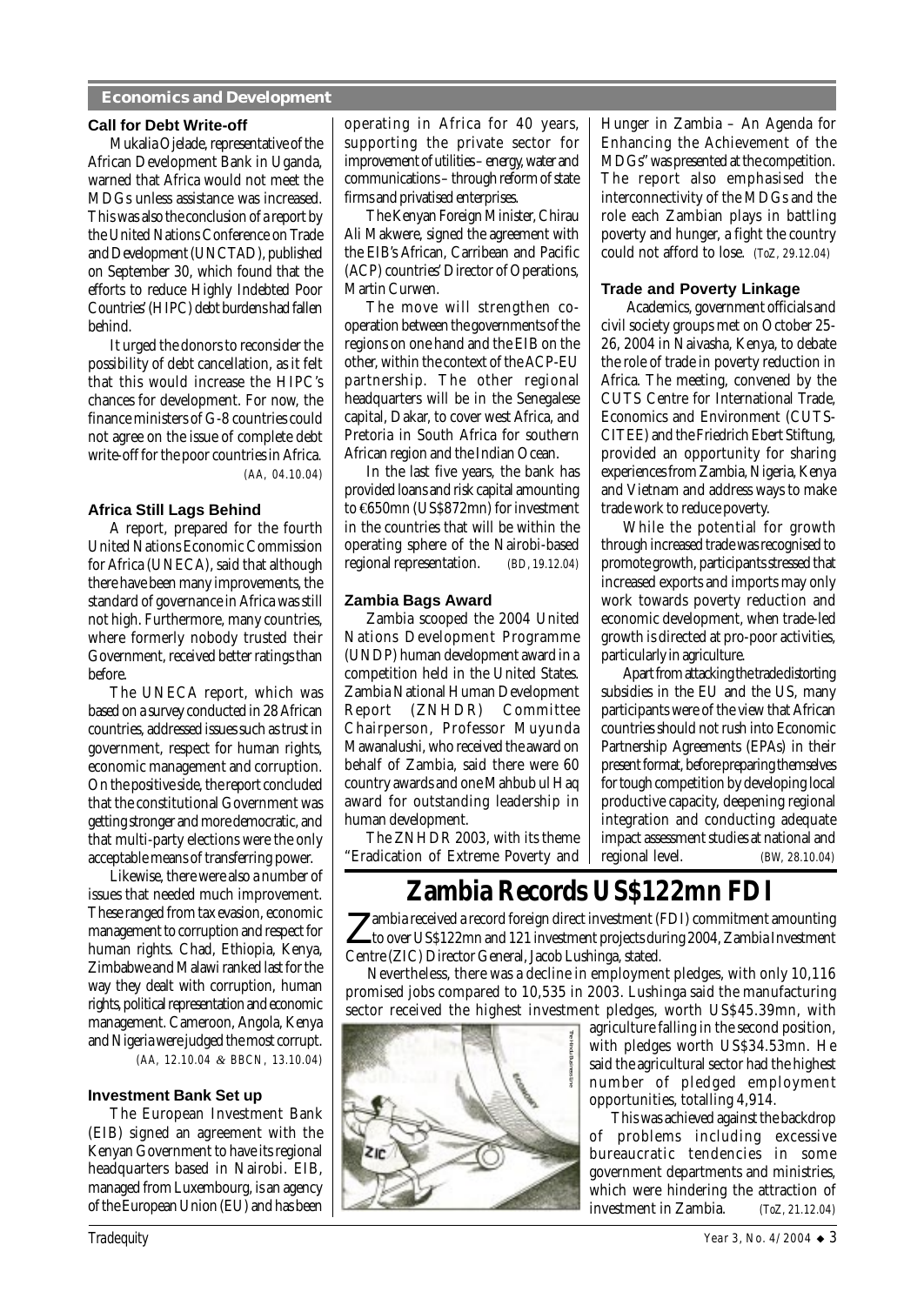#### **Regional Round-up**

#### **EPAs Foster Development**

In an effort to pursue close relationship with the ACP group, the EU signed the Cotonou Agreement with 77 ACP countries, in June 2000. Peter Mandelson, the new Trade Commissioner of the European Union, said in Brussels that EPAs are "the stepping stone into the global trading system" for ACP countries, so that regions such as SADC will only attract large investors when they integrate themselves as large markets with the critical mass required by the foreign investors.

Mandelson is hoping that the EPAs will bring about coherence in the trading systems of ACP countries and put an end to the overlapping effects, which he calls the "spaghetti bowl". *(TNE, 03.11.04)*

#### **Candidacy Endorsed**

In a related development, ACP Ambassadors' meeting in Brussels on October 29, 2004 formally endorsed the candidacy of Mauritian Foreign Affairs and Trade Minister, Jayakrishna Cuttaree, for the position of Director-General of the World Trade Organisation (WTO). The Ambassadors agreed to secure support for him in their respective regions and also praised Cuttaree for his efforts in championing the interests of developing countries, as spokesperson for the African Union and the G-90 group of developing countries, at the 2003 WTO Ministerial Conference in Cancun, Mexico.

Trade observers noted the significance of this endorsement, given that the 77 ACP countries make up more than a third of the WTO's membership. Some, though, pointed out that Cuttaree's victory would hinge on support from major economic powers, such as the US and the EU. Others vying for the DG post include Carlos Pérez del Castillo from Uraguay, Luiz Felipe de Seixas Corrêa from Brazil and Pascal Lamy, the former EU Trade Commissioner. *(BW, 03.11.04)*

#### **Review of NEPAD**

During the review of the New Partnership for Africa's Development (NEPAD) on October 22, 2004, both of its achievements – the creation of a peer review system and the African Union's Peace and Security Council initiatives have already been tested through the fiery furnace of the crisis in Darfur and the way Zimbabwe is governed.

Although its Secretariat stresses that NEPAD being a long-term and ambitious programme, and that short-term results should, therefore, not be used as a measure of its success, its critics say that the NEPAD has only organised a large number of talking sessions, and that after all these conferences and seminars, no real achievements have been made. They stress that NEPAD had not executed any projects. At this moment, first steps have been taken to compile reports, under the African Peer Review Mechanism. It is widely believed that the release of a first report on a country that is not performing, shall be the first real test for the NEPAD.

*(AA, 22.10.04; BBCN, 22.10.04 & WB, 26.10.04)*

#### **Customs Union Launched**

The east African customs union involving Kenya, Uganda and Tanzania for duty-free trade became operational on January 1, 2005, following the passing of the East African Customs Union Management Bill, 2004 by the East African Legislative Assembly.

The Act establishes a legal framework through which the community will administer all customs issues in the new setting of harmonised policies, including the preferential treatment of goods imported under Common Market of Eastern and Southern Africa (COMESA) and SADC arrangements.

*(NV, 23.12.04 & TM, 22.12.04)*

#### **EPA Negotiation**

Trade Ministers from the ACP and the EU met in Brussels from October 25-27, 2004 to discuss issues related to their ongoing EPA negotiations. Participants discussed the impact of the EU's new reform proposals on sugar, bananas and textiles, against the backdrop of heightened ACP concerns regarding the implications of preference erosion on their economies and the imminent phase-out of the WTO Agreement on Textiles and Clothing (ATC) quotas on textiles at the end of 2004.

 This being a major problem for Mauritius and Madagascar, which together account for 85 percent of total ACP textile exports, outgoing EU Trade Commissioner Pascal Lamy noted that the EU was working with affected countries on this "difficult transition".

Regarding an ACP request for financial support to improve economic infrastructures and for the interconnection of road and energy networks, Lamy said this was a matter on which the EU could show "a little flexibility, but not more". Regarding the impact of multilateral negotiations at the WTO on EPA negotiations, Lamy specified that EPAs would be "WTO plus" – that is, they would go beyond WTO obligations and commitments. *(BW, 03.11.04)*

# **Partnership Facing Challenges**

European Union officials have described the current status of the configuration of Southern African Development Community (SADC) countries, under the EPAs, as complicated. Glenys Kinnock, a member of the European Parliament, in Brussels, and the Chairperson of the EU delegation to the ACP-EU joint Parliamentary Assembly, said configurations in southern Africa are complicated, as some are going east and others south.

The Ambassador of Botswana to the EU, Sasara George, agreed with the EU



The Economic Times

officials, saying that though the pursuit of three separate sets of trade and economic agreements may be part of the overall long-

term partnership between Europe and the SADC region, separate negotiations pose a particular challenge to the region's integration agenda. George said it was inconceivable that neither other members of SACU nor SADC could integrate the South Africa-EU Trade and Development Co-operation Agreement (TDCA) in its current form into the EPAs. He said the SADC membership might end up with a complex set of EPAs and the TDCA with varying dimensions and timelines. *(TNE, 17.12.04)*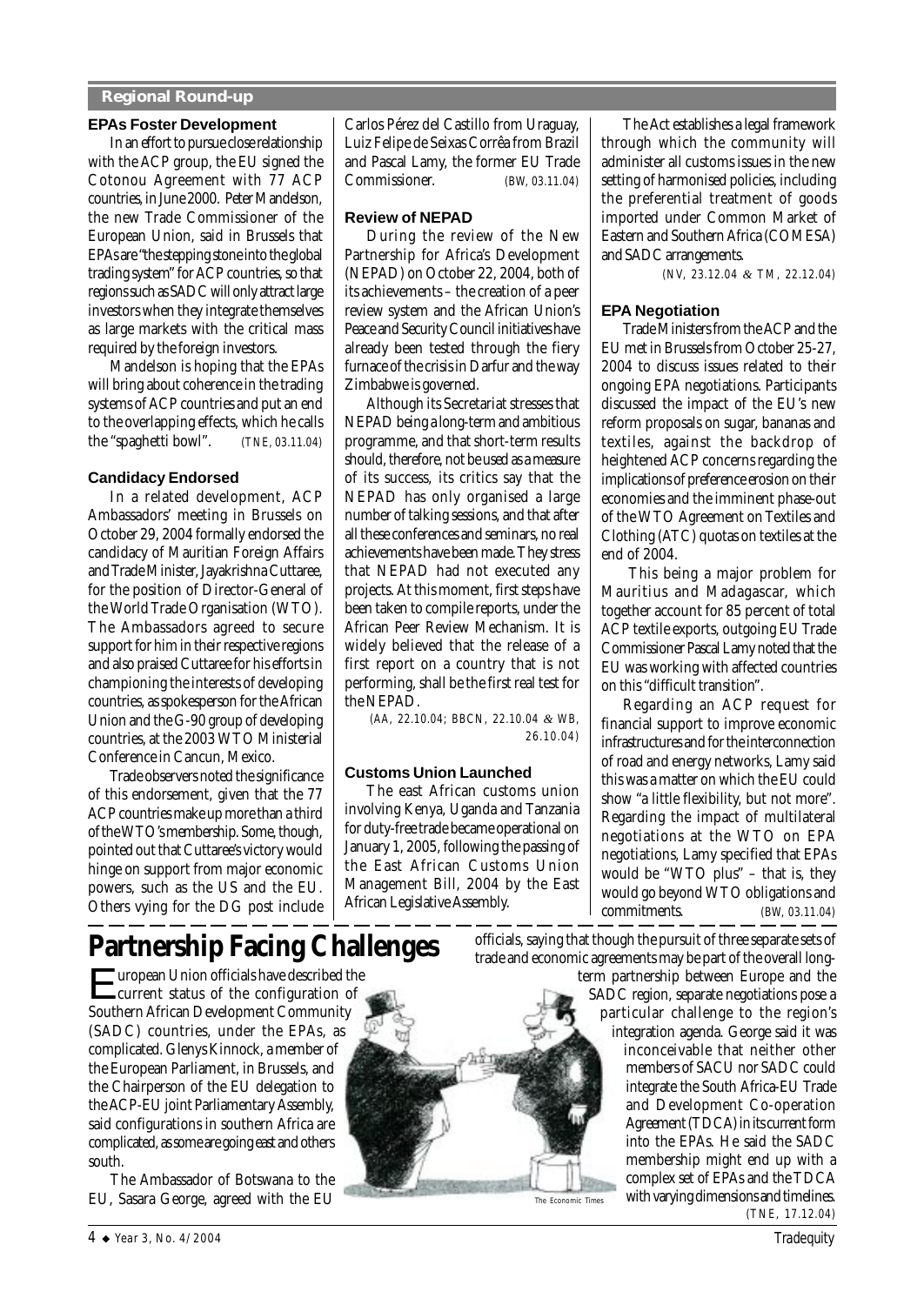#### **News on Trade**

#### **Free Trade Not Enough**

Trade liberalisation by itself will not lead to economic growth and poverty alleviation in African countries, unless it is complemented by policies aimed at simultaneously boosting Africa's competitiveness and improving capacity to produce manufactured goods, says the UN Economic Commission for Africa (UNECA) in its annual report released on September 29, 2004. UNECA pointed out that the challenge lies in translating achievements, such as the increased FDI from US\$11bn in 2002 to US\$14bn in 2003 for faster growth.

The report says only five countries, Angola, Burkina Faso, Chad, Equatorial Guinea and Mozambique achieved the seven percent growth in 2003, necessary to reach the MDGs of halving poverty by 2015. UNECA cited Mauritius, Namibia, South Africa and Tunisia as Africa's most competitive nations. The report further analyses the near-collapse of the Doha talks, and argues for a comprehensive approach to development that prioritises poverty alleviation.

*(BW, 13.10.04)*

#### **Duty-free Exports Extended**

36 sub-Saharan countries chosen by the US have qualified to continue having greater access to the American markets under the African Growth and Opportunity Act (AGOA). Among them are Zambia and Kenya. Nevertheless, the US barred Cote d'Ivoire, the once promising West African state, but now mired in internal conflicts, from continuing to benefit from the arrangement that provides duty-free and quota-free treatment for eligible products, including apparels and textiles.

The AGOA is considered a key pillar of the US Administration's policy to spur economic development, alleviate poverty, and encourage trade in sub-Saharan Africa. According to a White House press release, President Bush had, in the annual determination of each country's continued eligibility reached just before Christmas, removed Cote d'Ivoire from the list of eligible countries. Eligibility for countries under AGOA includes, among others, the elimination of barriers to US trade and investment; protection of intellectual property; efforts to combat corruption; and policies to reduce poverty.  *(TEAS, 28.12.04)*

#### **Stay Clear of Steel Tariffs**

Trade negotiators of the Southern African Customs Union (SACU) and the South American trading bloc, Mercosur, gave in to intense pressure from steel producers in South Africa (SA) and Brazil, staying clear of steel tariffs, as they moved to reduce duty on 2000 items in their recently concluded trade agreement.

Brazil, a key member of Mercosur, and SA, are both major steel producers for export, and the move to stay clear of the commodity went some way in facilitating SACU's first trade agreement as a block. According to SA's chief trade negotiator, Xavier Carim, while steel products were exempt from the deal, tariffs on some goods were set to drop between 25 percent and 100 percent. The deal between SACU and Mercosur countries, Argentina, Brazil, Paraguay and Uruguay, may come into effect by 2006, as it still needs to be ratified by these countries' parliaments.

*(BD, 29.12.04)*

#### **Disaster in Textile Industry**

 Of the overall working population of 549,000 in Mauritius, no fewer than 75,000 are employed in the clothing sector. So, when the global quota system is abolished on January 1, 2005, for major clothing producers, such as Mauritius, an economic disaster may be the result.

Mauritius is just an example of what the International Confederation of Free Trade Unions (ICFTU) calls "a wholesale restructuring of the textiles sector," which, according to some estimates, employs 40 million people – mostly in developing countries – and generates trade in excess of US\$364bn a year. As the abolition of the quotas is nearing, there has been a succession of company closures in Mauritius, which have already seriously affected the employment rate. Closures of Hong Kong-owned companies have already caused 6,000 job losses. China is expected to get the better of most of the existing quotas, which have given countries like Mauritius a chance to industrialise. *(AN, 23.11.04)*

#### **Way Forward in Doha Round**

African trade officials and negotiators who convened in Tunis, Tunisia, on November 25-26, 2004 for a "high-level brainstorming meeting" organised by the UN Economic Commission for Africa, criticised the July 2004 WTO package for ignoring the concerns of African countries on non-agricultural market access (NAMA) and agriculture, leaving them to be dealt with in subsequent negotiations.

The meeting's objective was to undertake a comprehensive evaluation of the July Package and to help African countries chart a course forward in the Doha Round negotiations. Sessions were tailored to help the participants develop and refine their negotiation strategies; identify areas of particular interest in the negotiations; and develop specific strategies for African countries in the modalities for agriculture and NAMA. Africa's share in global exports has decreased from about five percent in 1980 to less than two percent today.

 *(UNECA, 25.11.04 & FT, 23.11.04)*

# **New Free-trade Deals**

 $\bm{M}$  hile the Southern African Customs Union (SACU)-US free-trade agreement is showing little progress, a new deal has been struck between the Mercosur countries, India and the SACU. On the other hand, the largest free-trade zone in the world is in the



making between the 10-member Association of South East Asian Nations (ASEAN) and China that will contain almost two billion people, with a GDP of US\$2tn by 2010. Trade between ASEAN and China amounted to US\$78.25bn in 2003, an increase of 42.8 percent over the previous year.

Together with the deal, a dispute settlement mechanism will be created. Talks on services and investment are still ongoing. On the other hand, the talks between the SACU countries and the US failed to strike a deal by the December 2004 deadline, as they

were blamed on the large ambitions of the US, while the US said the SACU countries just did not have harmonised trade policies*. (WB, 26.10.04 & TN, 26.10.04)*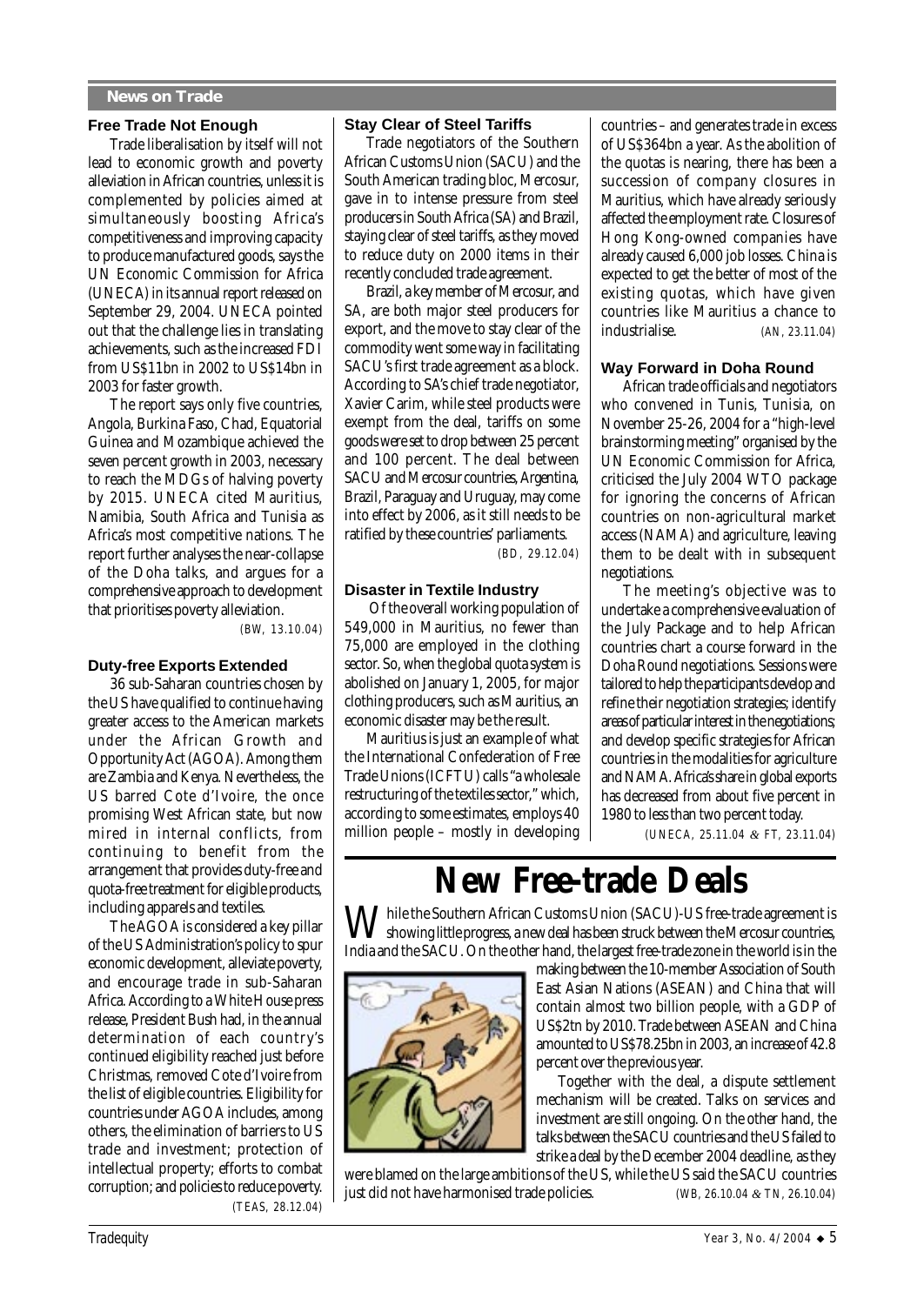#### **Environment/Consumer Issues**

#### **Inflation Down on Paper**

Although Zimbabwe's Central Statistical Office revealed that the official inflation rate dropped to 149.3 percent in November, down from 209 percent in October, the new rate still leaves Zimbabwe with the highest inflation in the world. Harare is in the midst of its worst economic crisis since independence from Britain in 1980, with abnormally high inflation rates in 2003.

The Reserve Bank attributes the current drop to tighter fiscal policies aimed at reining in rampant profiteering and a lucrative black market in scarce commodities and hard currency. Then again, the official inflation rate excludes prices on a wide range of services and imports that have continued to soar throughout the year. Medicines, vehicle repairs and agriculture prices have risen over 600 percent. The state-owned telephone and postal service has hiked fees by a phenomenal percentage.

*(BR, 15.12.04)*

#### **Defying Trade Law Violation**

Inspections were carried out on commercial facilities in Angola, where more than 150 violations were identified and resulted in fines, prosecutions, and seizure of 50 types of commodities, and collection of 30 samples of doubtful products for laboratories analysis.

The most common infringements to the commercial law, committed by traders and economic operators in the country, included forestalling and lack of display of prices on products at shops, said the Director of the Office of Inspection of Trade Activities, Global Information Assurance Certification (GIAC) in the Ministry of Commerce, Vieira Guedes da Costa. He added that these actions were carried out at places of production and sale of food products, as a result of the 1006 visits to retail establishments, 670 visits to wholesalers and 200 to service providers. *(APA, 12.12.04)*

#### **Outdated AIDS Messages**

AIDS activists in South Africa have called for the revision of "outdated" HIV/ AIDS messages, which have been circulating for years, but have failed to achieve behavioural change. Handing out pamphlets with catchy slogans has little effect, experts say. People require more than awareness and basic education – they need advice on how to apply their

knowledge of AIDS to their daily lives. Yet, large numbers of grassroots organisations keep handing out pamphlets with simplified phrases like "Use condoms" or "Break the silence", which were developed more than 10 years ago. As a result, experts have found that many South Africans have lost interest in understanding the virus, and the HIV infection rate has remained stubbornly high, at more than 21 percent of the population.

Training organisations agree that there is a huge gap between hearing a slogan and behavioural change*.*

*(UNIRIN, 31.12.04)*

## **Winning the Nobel Prize**

Kenyan ecologist Wangari Maathai, 64, is the first indigenous African woman to take the Nobel, and never before has an environmental cause been honoured by the Nobel committee, since the prize was first awarded in 1901. Maathai was the



first female to get a doctorate in Biology, in eastern and central Africa, in 1964 at the age of 24, and the first female head of a university department in Kenya. Her campaign to save Africa's forests began with nine trees in her yard, nearly three decades ago. As Kenya's Assistant Minister for Environment, since 2003, she is the founder of the Green Belt Movement, the largest tree-planting project in Africa.

The Nobel decision is a "breakthrough" for recognising that environmental issues are related to security, peace and stability, she said. Wangari Maathai is the seventh African to win the Nobel Peace Prize. The first was Albert John Lutuli, in 1961; UN Secretary-General, Kofi Annan, in 2001; Nelson Mandela and F W de Klerk in 1993; Bishop Desmond Tutu in 1984; and First female to get a doctorate in Biology, in<br>eastern and central Africa, in 1964 at the<br>age of 24, and the first female head of a<br>university department in Kenya. Her<br>campaign to save Africa's forests began with<br>nine tree

#### **Weary Indigenous Trees**

Swaziland's diminishing indigenous tree species will be exhausted within 20 years at the current rate of exploitation. According to nature conservationists, this disappearance of Swaziland's fuel wood is imminent in some areas, while other areas face the extinction of all indigenous trees in a matter of years, based on the rate of current consumption and the new commercial exploitation of fuel woods.

Veteran nature conservationist Ted Reilly, founder of Swaziland's game park system, has urged other nature conservation groups to put the preservation of the country's flora at the top of their agendas. After the indigenous trees are finished, invasive species will also disappear as Swazis search for ways to cook meals and heat their shelters in winter. According to the UNDP, four out of five Swazis live on communal Swazi Nation Land under chiefs, most of them in a state of chronic poverty. Electrification is rare among rural residents, and fuel sources other than wood are virtually unknown.

*(UNIRIN, 16.12.04)*

#### **Evading Inspections**

Tonnes of HIV, tuberculosis, and anti-malarial drugs, manufactured and imported from India, have entered Ethiopia's borders, evading inspections by the Federal Drug Administration and Controlling Agency (DACA) and the Ethiopian Customs Authority. Loaded in six chartered airplanes, the 50,000 cartons of drugs arrived at Bole International Airport, and were loaded onto trucks to be delivered to warehouses owned by the Ministry of Health. These drugs are part of procurements funded by the Global Fund's US\$50mn financial assistance to help Ethiopia distribute the drugs free or in a hugely subsidised manner.

The first batch of drug imports, contained in 4,674 cartons, had faced difficulties on entering the country, when customs officials blocked it because of lack of banking documentation. The two federal agencies are required to conduct inspections to check on the drugs' quality and standard, as well as to ensure the imports have proper documentations, which the ministry failed to produce, while the drugs were simply waived through. *(AF, 19.12.04)*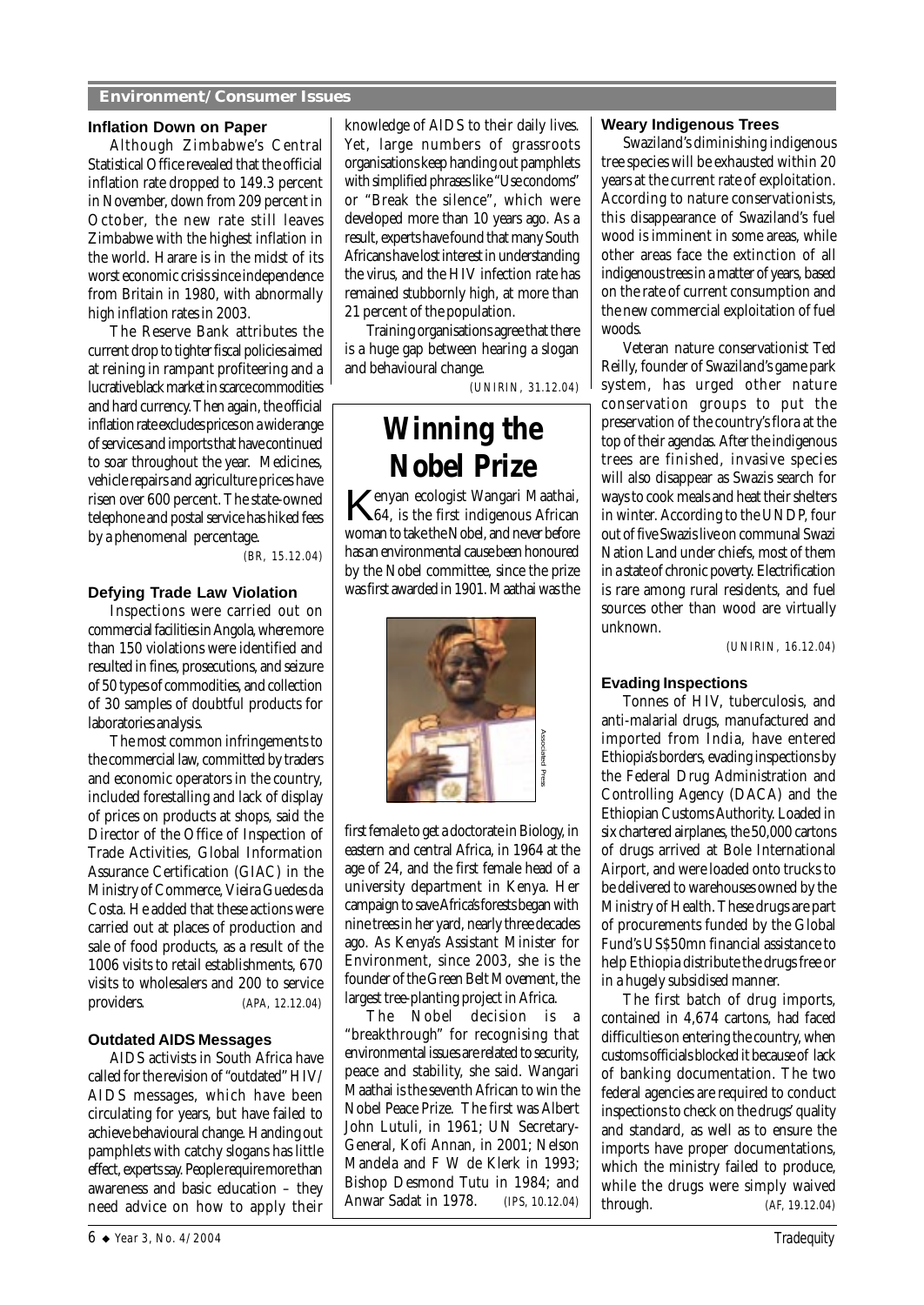### **Economic Development Priorities**

CUTS-ARC, in partnership with Southern Africa Regional Poverty Network (SARPN), organised a halfday stakeholders' roundtable on this theme at Lusaka, Zambia, on December 15, 2004. The discussion was premeditated around clarifying issues surrounding the Highly Indebted Poor Countries (HIPC) initiative being a panacea to debt cancellation, as well as assessing the role of Poverty Reduction Strategy Programmes (PRSPs) in addressing the poverty challenge in southern Africa. The roundtable discussion also focused on "what next" after the HIPC completion point and whether the PRSP strategy should be adapted into other development programmes, to make a comprehensive national development plan.

Presenting at this forum, Jack Zulu of the Jesuit Centre for Theological Reflection (JCTR) felt that the HIPC initiative, which was designed in 1996 to bring the mounting debt of 42 developing nations to sustainable levels, is eight years old. It has a poor record of only seven out of 42 countries in something close to debt sustainability. Zulu, who bemoaned the consistent failures of HIPC to add to export growth, labeled growth as a worthless measure, because such growth could be voiceless growth, futureless growth, jobless growth, or even 'growth-less' growth, etc. It is, therefore, noteworthy that he preferred total debt cancellation to the HIPC initiative, which he labeled as not the best response to the debt issue.

Carrying this same theme forward, Professor Venkatesh Seshamani, University of Zambia, reiterated that HIPC was not a panacea to debt sustainability, because it would make very little difference on the release of new financial resources for development. Developing countries were only interested in sustainable human development and not just debt sustainability. What should change, according to Seshamani, were the rock-like mindsets over debt repayment policy and recovery plans. The waves in the form of these concepts had to constantly hit the minds with same information, knowing that someday they would give way to erosion.

Speaking on the theme 'PRSP and HIPC Completion Point: What Should be Known', International Economic Relations Professor Oliver Saasa of Premier Consult said the HIPC initiative was designed to ensure that no poor country faced a debt burden that it could not manage. Yet, he pointed out structural flaws of the programme, including the appropriateness to many poor countries of the HIPC debt sustainability criteria of the 'rule of thumb' threshold of 150 percent debt repayment-export ratio. This is a cut and paste from Latin America, where socio-economic characteristics are significantly different from what is obtained in many African HIPC. No wonder, most countries in Africa were struggling to meet even the triggers to HIPC completion point. *(For detailed report: www.cuts-international.org)*

**CfA National Meeting**

CUTS Africa Resource Centre (CUTS-ARC) was invited to make a formal submission during the UK Commission for Africa (CfA)-Zambia meeting, which took place on November 30 and December 1, 2004. The meeting was organised by the Ministry of Commerce, Trade and Industry (MCTI). Making the submission to the Commission on: "Improving the International Trading System: A Zambian Perspective," CUTS-ARC made a brief assessment, and suggestions, from the vantage point of civil society in Zambia *vis-à-vis* the improvement of the domestic economic environment as well as international trading system, through well rehearsed negotiation skills backed by empirical information of the vital aspects of the economy. It proposed a few changes in the international trading system and the development policy outlook, which could make an impact on the ground.

### **CfA Regional Meeting**

The CfA national meeting was soon followed by the CfA regional meeting, organised by SARPN and the Economic Association of Zambia, on December 13-14, 2004. On the occasion, the Centre again got an opportunity to make a submission on the topic 'Creating Enabling Environment in the Regional and International Trading System: A Southern African Perspective'. Among the pertinent suggestions, which this paper put forward included strengthening policy coherence in the various trade agreements existing in the region, improving the social safety nets in the face of massive privatisation, demanding increased corporate social responsibility from multinational companies, debt cancellation as well as a call for fairness during the negotiations of economic partnership agreements at the multilateral level.

### **Can Africa Trade Her Way out of Poverty?**

This theme permeated the discussions at the regional seminar organised by CUTS-Centre for International Trade, Economics & Environment (CUTS-CITEE), Nairobi, in partnership with Friedrich Ebert Stiftung, on October 25-26, 2004 at Naivasha, Kenya. It provided a good platform for sharing lessons, ideas and experiences on trade and economic liberalisation and its impact on the poor, with participants hailing from trade, economic policy-makers, scholars and civil society actors drawn from eight sub-Saharan African countries, including Kenya, Tanzania, Zambia, South Africa and Nigeria and also from Asia (India and Vietnam), as well as representatives of regional and inter-governmental organisations.

With cautious optimism, Ambassador Peter Robleh of the UNECA, felt that the answers to poverty in Africa lay in fair trade, not aid. He said "so far the trade arrangements between the EU and Africa have not resulted in considerable economic and social change in Africa". He also said that it was not that African countries lacked in resources, but rules were stacked against them – citing the many existing barriers to exports, and the huge amount of money spent on subsidising farmers in the EU, Japan and the US that threatened livelihoods of millions of poor farmers in Africa.

The seminar also drew lively discussions from country experiences of Vietnam, Zambia, Kenya and Nigeria, where resource redistribution policies, strategies and practices demanded the importance of an appraisal of the needs of the poor, and how they could gain from liberalisation and its attendant benefits. For example, the experience of Vietnam showed that economic planning and a comprehensive poverty reduction strategy, which was linked to all the key economic development programmes of the government, supported by the private and voluntary sectors, could speed up poverty reduction. Whereas Zambia did not have a coherent national development strategy, which encompassed trade, Nigeria relied almost totally on one raw material (oil) in its exports, which led to the neglection of other productive sectors, and consequently of a coherent trade policy.

The seminar concluded that poverty reduction was not only linked to trade and economic growth and coherent policies, but also to good governance and implementation of appropriate measures to ensure effective distribution of wealth and provision of opportunities among the people.